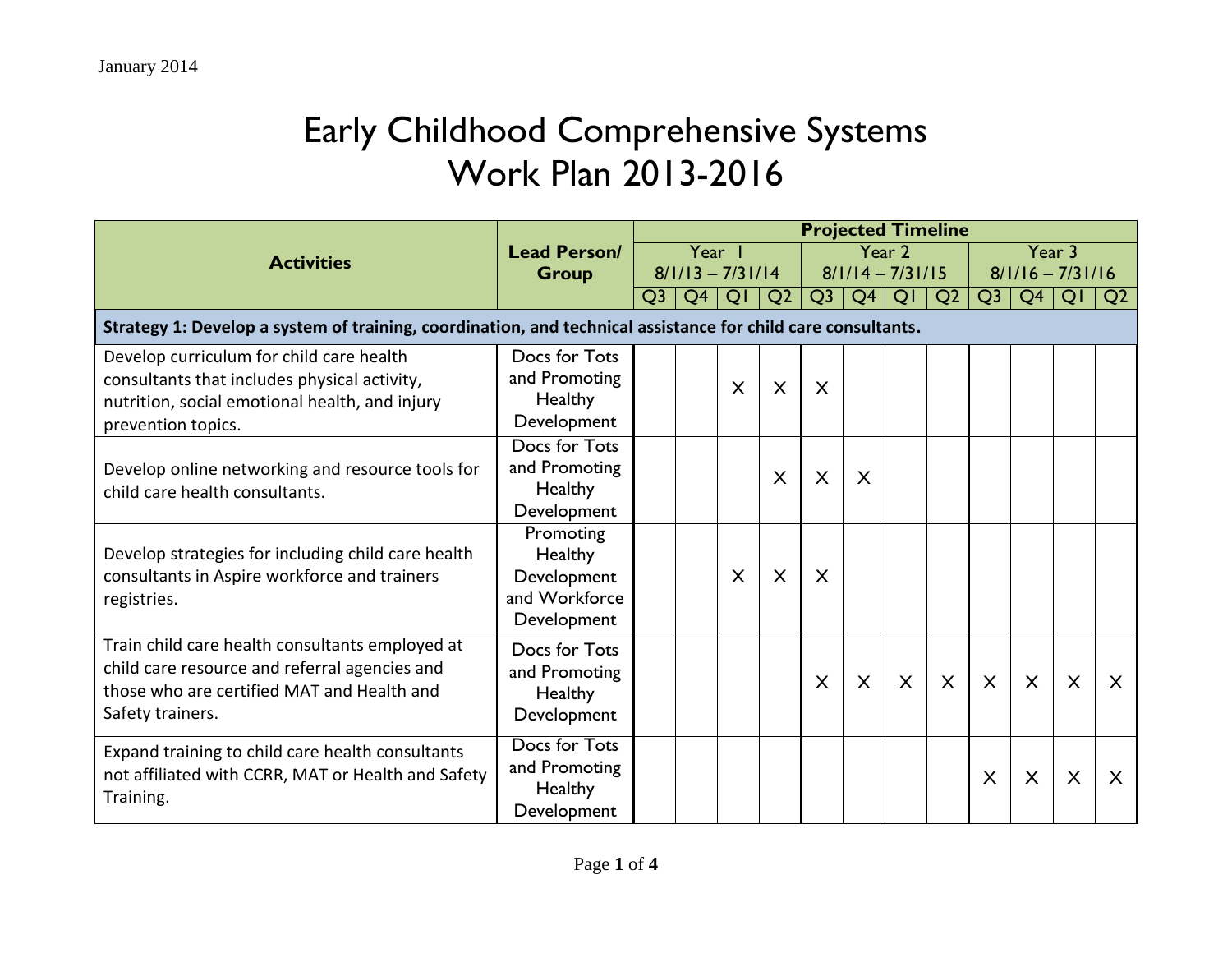|                                                                                                                                                                                                                      |                                                                                 | <b>Projected Timeline</b> |                 |    |                |              |                    |                           |                           |                           |                           |    |                         |  |
|----------------------------------------------------------------------------------------------------------------------------------------------------------------------------------------------------------------------|---------------------------------------------------------------------------------|---------------------------|-----------------|----|----------------|--------------|--------------------|---------------------------|---------------------------|---------------------------|---------------------------|----|-------------------------|--|
| <b>Activities</b>                                                                                                                                                                                                    | <b>Lead Person/</b>                                                             |                           | Year 1          |    |                |              |                    | Year 2                    |                           | Year 3                    |                           |    |                         |  |
|                                                                                                                                                                                                                      | <b>Group</b>                                                                    | $8/1/13 - 7/31/14$        |                 |    |                |              | $8/1/14 - 7/31/15$ |                           |                           | $8/1/16 - 7/31/16$        |                           |    |                         |  |
|                                                                                                                                                                                                                      |                                                                                 | Q <sub>3</sub>            | $\overline{Q4}$ | QI | Q <sub>2</sub> | Q3           | $\overline{Q4}$    | $\overline{Q}$            | Q <sub>2</sub>            | Q <sub>3</sub>            | $\overline{Q4}$           | QI | Q <sub>2</sub>          |  |
| Convene local consultation collaboratives<br>between Infant Toddler Specialists, child care<br>health consultants, physical activity specialists and<br>CACFP staff of child care resource and referral<br>agencies. | <b>ECCS Project</b><br>Coordinator<br>and Early Care<br>and Learning<br>Council |                           |                 |    | $\sf X$        | X            | X                  | $\boldsymbol{\mathsf{X}}$ | $\boldsymbol{\mathsf{X}}$ | X                         | X                         | X  | X                       |  |
| Develop funding strategy to support enhanced<br>technical assistance services use of trained child<br>care health consultants in early childhood<br>education programs                                               | Promoting<br>Healthy<br>Development                                             |                           |                 |    |                |              |                    | $\mathsf{X}$              | $\boldsymbol{\mathsf{X}}$ | $\boldsymbol{\mathsf{X}}$ | $\boldsymbol{\mathsf{X}}$ | X  | $\overline{\mathsf{X}}$ |  |
| Integrate trained child care health consultants into<br>QUALITYstarsNY, either as separate standard or as<br>technical assistance resource help programs meet<br>other program standards.                            | Promoting<br>Healthy<br>Development<br>and Quality<br>Improvement<br>Workgroup  |                           |                 |    |                |              |                    | $\sf X$                   | $\sf X$                   | X                         |                           |    |                         |  |
| Strategy 2: Increase communication between early care and learning programs and medical homes.                                                                                                                       |                                                                                 |                           |                 |    |                |              |                    |                           |                           |                           |                           |    |                         |  |
| Develop tools, protocols and procedures to<br>increase communication and information sharing<br>between in early childhood education programs<br>and medical homes.                                                  | Docs for Tots<br>and Promoting<br>Healthy<br>Development                        |                           |                 |    |                | $\mathsf{X}$ | $\sf X$            | $\sf X$                   | $\mathsf{X}$              | $\sf X$                   | $\sf X$                   |    |                         |  |
| Train medical providers about strategies to share<br>health information with early childhood education<br>programs including information for children with<br>special needs.                                         | Docs for Tots                                                                   |                           |                 |    | $\sf X$        | X            | $\times$           | $\times$                  | $\times$                  | $\boldsymbol{\mathsf{X}}$ | $\times$                  | X  | $\times$                |  |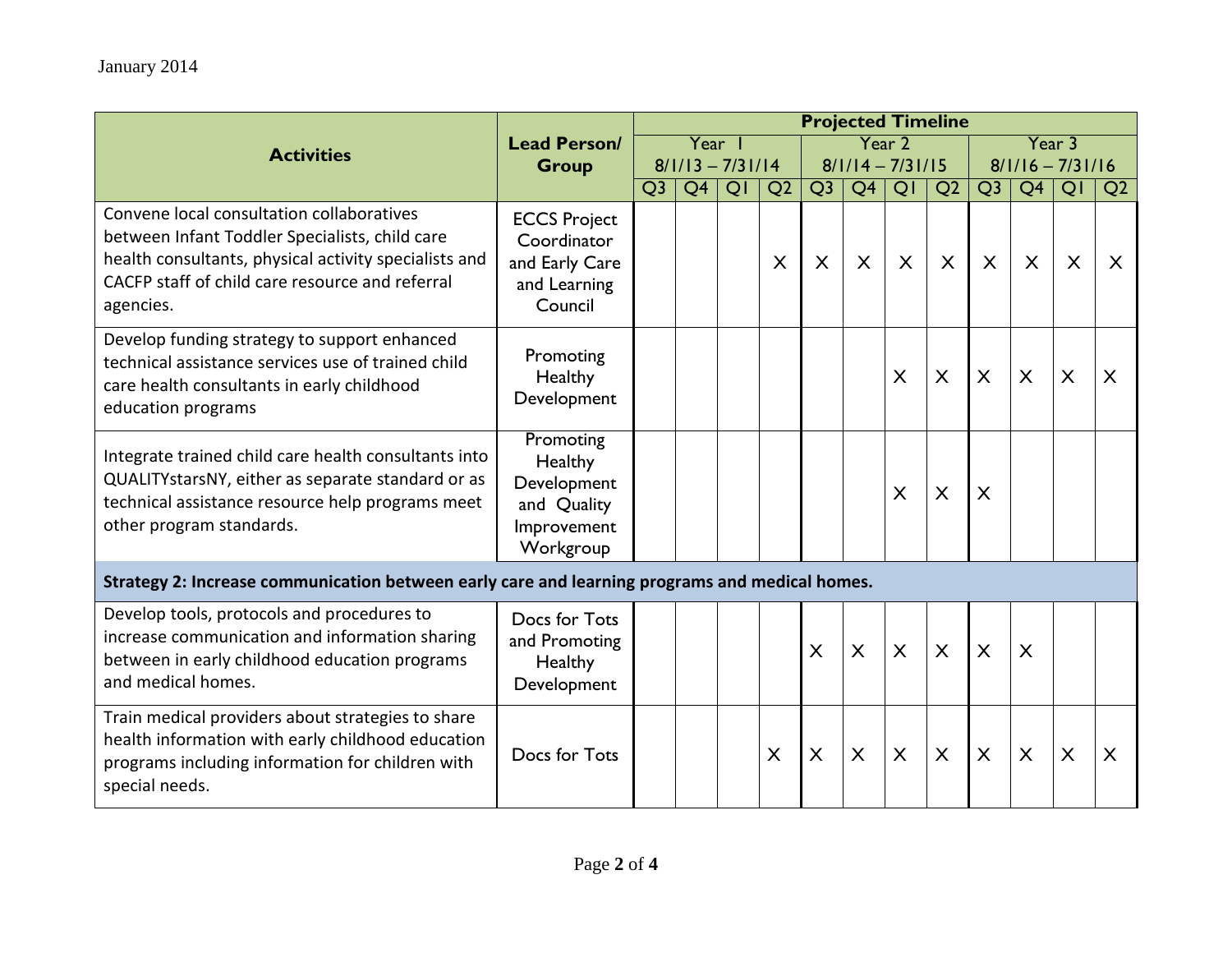|                                                                                                                                               |                                                                     | <b>Projected Timeline</b> |    |        |                           |                           |                         |                         |                         |                |                         |         |                |
|-----------------------------------------------------------------------------------------------------------------------------------------------|---------------------------------------------------------------------|---------------------------|----|--------|---------------------------|---------------------------|-------------------------|-------------------------|-------------------------|----------------|-------------------------|---------|----------------|
| <b>Activities</b>                                                                                                                             | <b>Lead Person/</b>                                                 |                           |    | Year I |                           |                           |                         | Year 2                  |                         | Year 3         |                         |         |                |
|                                                                                                                                               | <b>Group</b>                                                        | $8/1/13 - 7/31/14$        |    |        | $8/1/14 - 7/31/15$        |                           |                         |                         | $8/1/16 - 7/31/16$      |                |                         |         |                |
|                                                                                                                                               |                                                                     | Q <sub>3</sub>            | Q4 | QI     | Q <sub>2</sub>            | Q <sub>3</sub>            | Q <sub>4</sub>          | QI                      | Q <sub>2</sub>          | Q <sub>3</sub> | Q <sub>4</sub>          | QI      | Q <sub>2</sub> |
| Strategy 3: Increase early childhood education programs' capacity to support the social and emotional development of infants and<br>toddlers. |                                                                     |                           |    |        |                           |                           |                         |                         |                         |                |                         |         |                |
| Develop E-Learning trainings on the Core Body of<br>Knowledge topics related to social emotional<br>development.                              | Promoting<br>Healthy<br>Development                                 |                           |    |        | $\sf X$                   | $\boldsymbol{\mathsf{X}}$ | $\mathsf{X}$            | $\sf X$                 | $\sf X$                 |                |                         |         |                |
|                                                                                                                                               | and Workforce<br>Development                                        |                           |    |        |                           |                           |                         |                         |                         |                |                         |         |                |
| Register PCAN Trainers to the trainers' registry as<br>specialty trainers.                                                                    | <b>ECCS Project</b><br>Coordinator/<br>Workforce<br>Development     |                           |    |        | $\times$                  | $\boldsymbol{\mathsf{X}}$ | $\mathsf{X}$            | $\times$                |                         |                |                         |         |                |
| Link early childhood education providers to<br>additional training on social emotional related<br>competencies of the Core Body of Knowledge. | Promoting<br>Healthy<br>Development<br>and Workforce<br>Development |                           |    |        | $\overline{\mathsf{X}}$   | $\overline{X}$            | $\overline{\mathsf{X}}$ | $\overline{\mathsf{X}}$ | $\overline{\mathsf{X}}$ | $\overline{X}$ | $\overline{\mathsf{X}}$ | $\sf X$ | $\sf X$        |
| Strategy 4: Promote nutrition and physical activity practices in early childhood education programs.                                          |                                                                     |                           |    |        |                           |                           |                         |                         |                         |                |                         |         |                |
| Develop on-line training tools for programs not<br>participating in CACFP.                                                                    | Department of<br>Health and<br>Promoting<br>Healthy<br>Development  |                           | X  | X      | $\boldsymbol{\mathsf{X}}$ | X                         |                         |                         |                         |                |                         |         |                |
| Provide training to early childhood education<br>providers on Eat Well Play Hard through online<br>training.                                  | Department of<br>Health and<br>Promoting<br>Healthy<br>Development  |                           |    |        |                           |                           |                         |                         | X                       | X              | X                       |         |                |